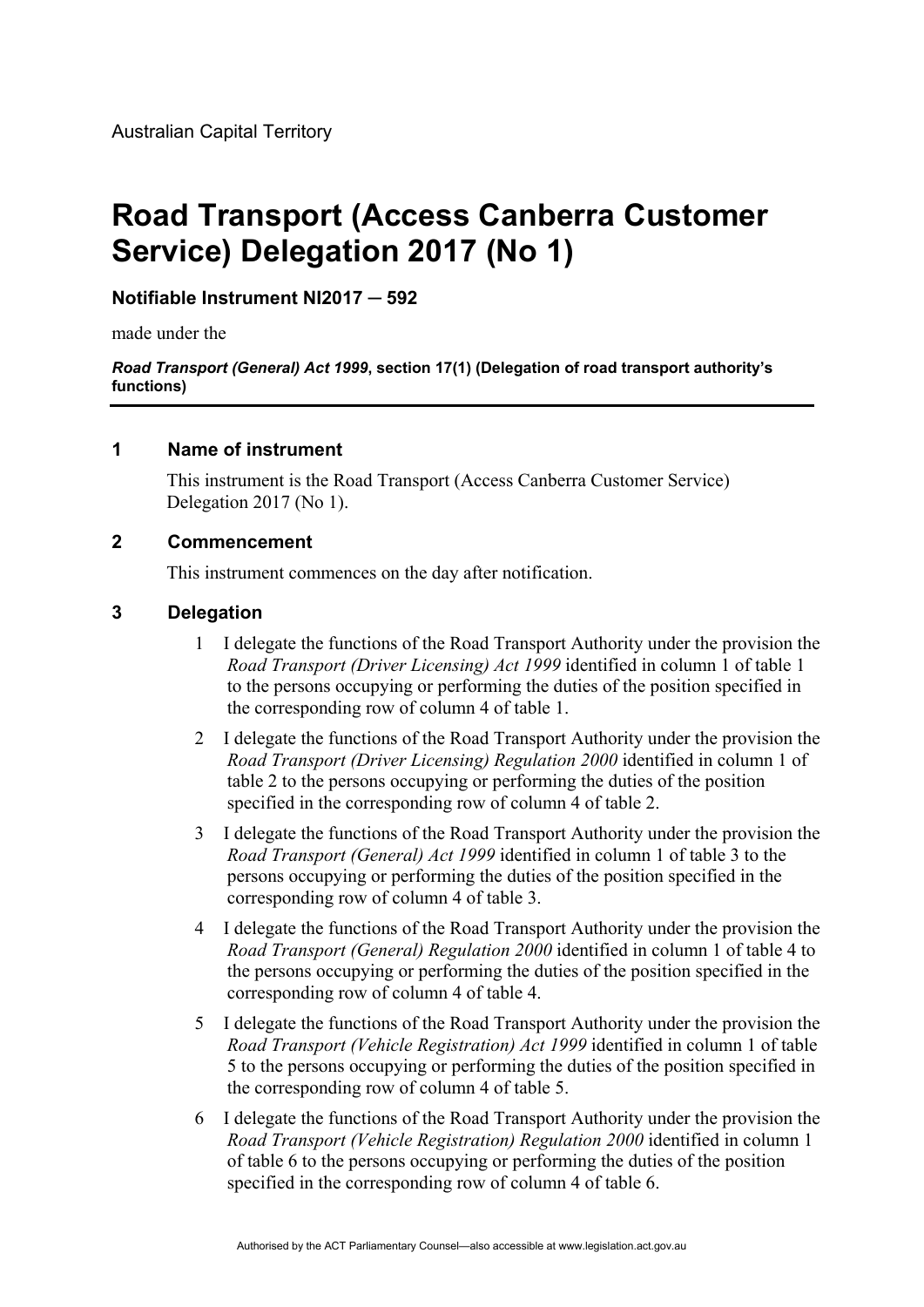## **Road Transport (Access Canberra Customer Service) Delegation 2017 (No 1)**

*Note 1: The Head of Access Canberra is authorised to exercise functions of the Directors-General under the Territory laws that have been declared by the Chief Minister: see s21 of the Public Sector Management Act 1994.* 

*Note 2: The power to delegate these specific functions of the Road Transport Authority was declared under s21 in NI2017-465, Public Sector Management (Head of Access Canberra Functions) Declaration 2017 (No 1).* 

*Note 3: At the time of making this instrument, the Head of Access Canberra is Deputy Director-General, Access Canberra.*

Dave Peffer Deputy Director-General Access Canberra 30 October 2017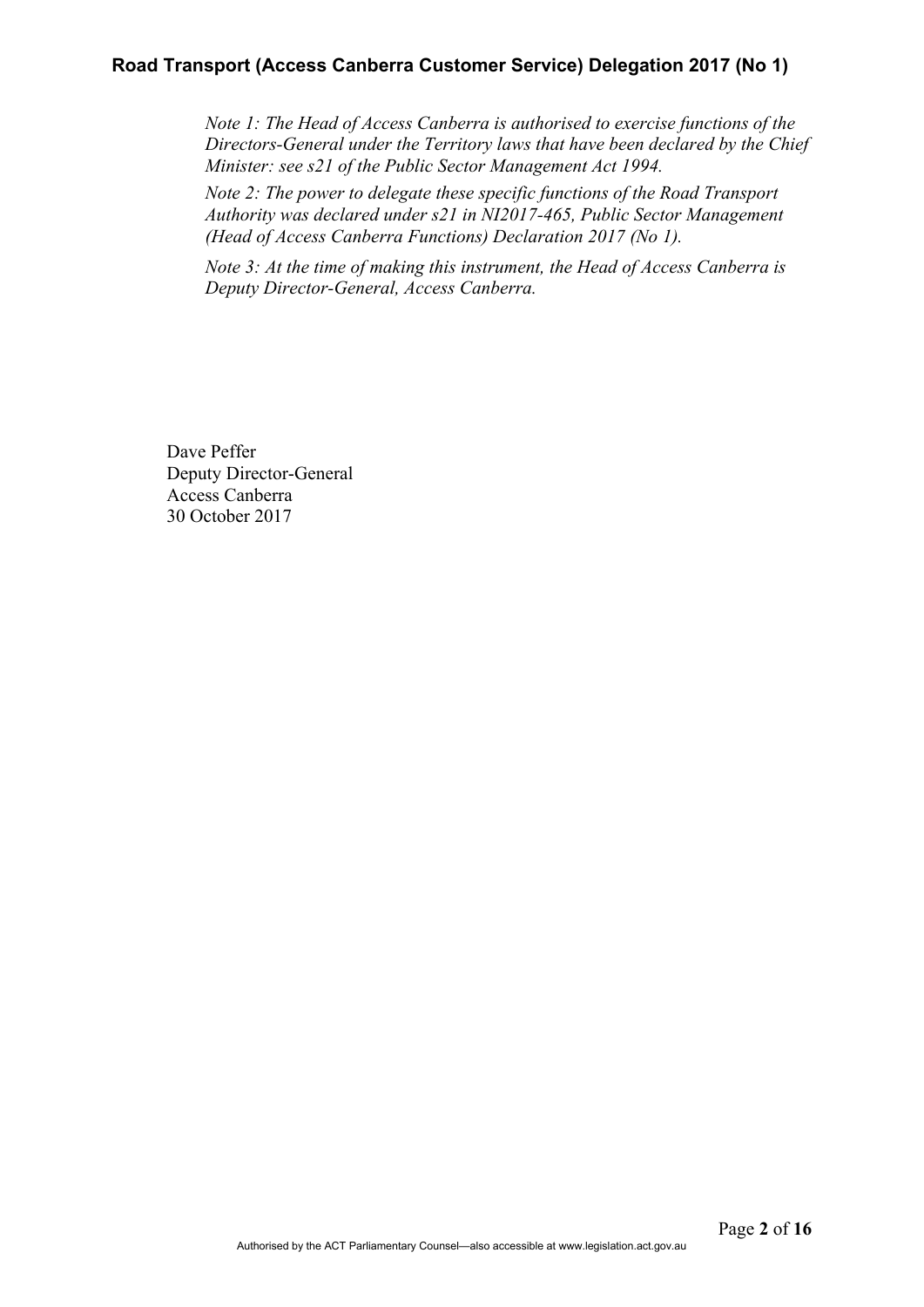| <b>Column 1</b>  | <b>Column 2</b>           | <b>Column 3</b>       | <b>Column 4</b>        |
|------------------|---------------------------|-----------------------|------------------------|
| <b>Provision</b> | <b>Function</b>           | <b>Position</b>       | <b>Position</b>        |
|                  | <b>Description</b>        | <b>Classification</b> | <b>Description</b>     |
| Section 10       | When road transport       | ASO <sub>3</sub>      | Access Canberra        |
|                  | authority may issue       | ASO4                  | Service Centre and     |
|                  | or renew driver           | ASO <sub>5</sub>      | <b>Shopfront Staff</b> |
|                  | licences                  | ASO <sub>6</sub>      |                        |
|                  |                           | <b>SOGC</b>           |                        |
|                  |                           | <b>SOGB</b>           |                        |
| Section 36       | Use of photographs        | ASO3                  | Access Canberra        |
|                  | and signatures            | ASO4                  | Service Centre and     |
|                  |                           | ASO <sub>5</sub>      | <b>Shopfront Staff</b> |
|                  |                           | ASO <sub>6</sub>      |                        |
|                  |                           | <b>SOGC</b>           |                        |
|                  |                           | <b>SOGB</b>           |                        |
| Section 37       | Disclosure of             | ASO3                  | Access Canberra        |
|                  | photographs and           | ASO4                  | Service Centre and     |
|                  | signatures by road        | ASO <sub>5</sub>      | <b>Shopfront Staff</b> |
|                  | transport authority       | ASO <sub>6</sub>      |                        |
|                  |                           | <b>SOGC</b>           |                        |
|                  |                           | <b>SOGB</b>           |                        |
| Section 40       | <b>Additional matters</b> | ASO3                  | Access Canberra        |
|                  | about identity            | ASO4                  | Service Centre and     |
|                  |                           | ASO <sub>5</sub>      | <b>Shopfront Staff</b> |
|                  |                           | ASO <sub>6</sub>      |                        |
|                  |                           | <b>SOGC</b>           |                        |
|                  |                           | <b>SOGB</b>           |                        |

**Table1 -** *Road Transport (Driver Licensing) Act 1999*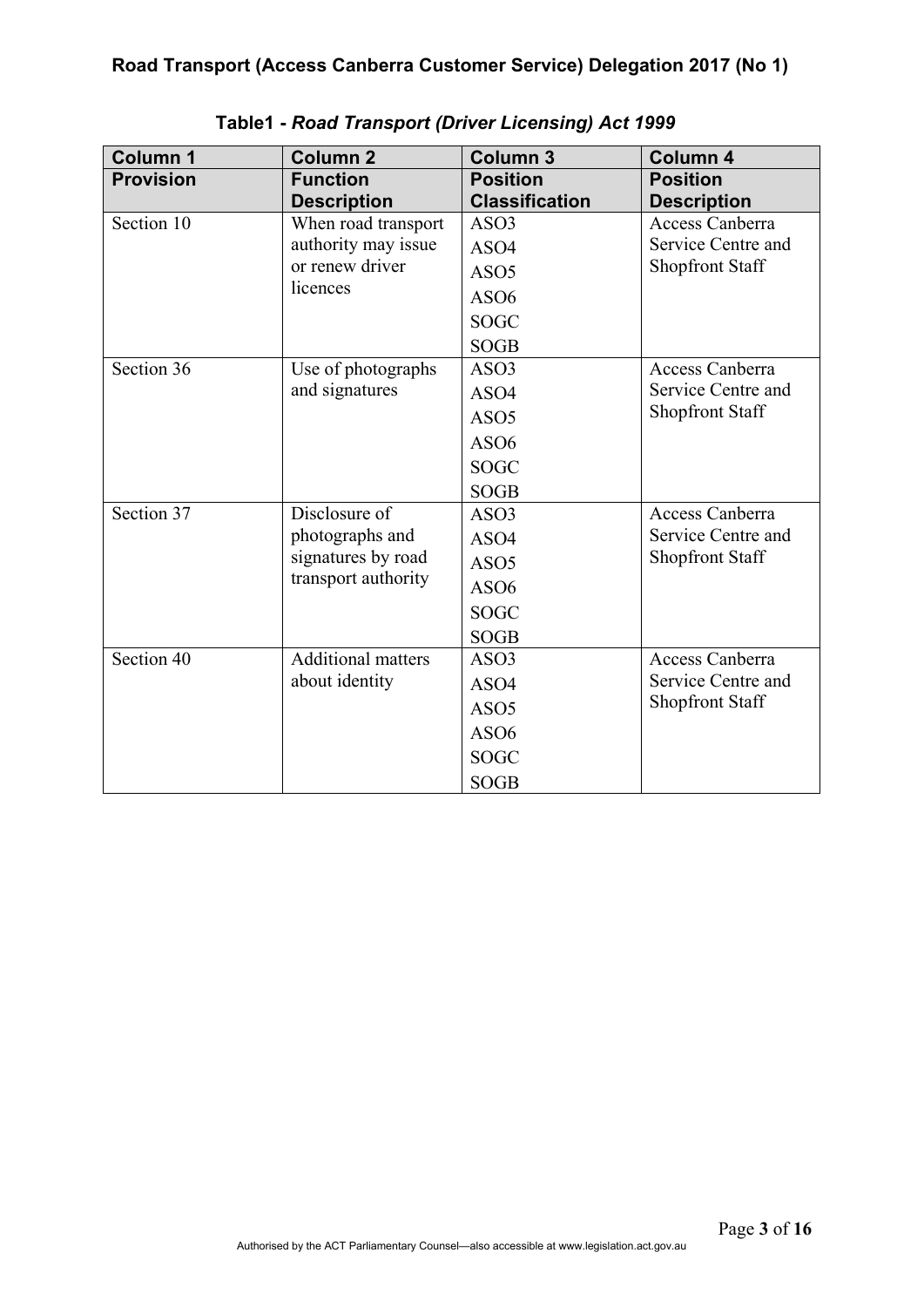| <b>Column 1</b>  | <b>Column 2</b>         | <b>Column 3</b>       | Column 4               |
|------------------|-------------------------|-----------------------|------------------------|
| <b>Provision</b> | <b>Function</b>         | <b>Position</b>       | <b>Position</b>        |
|                  | <b>Description</b>      | <b>Classification</b> | <b>Description</b>     |
| Section 5        | Issue driver licences   | ASO <sub>3</sub>      | Access Canberra        |
|                  |                         | ASO4                  | Service Centre and     |
|                  |                         | ASO <sub>5</sub>      | <b>Shopfront Staff</b> |
|                  |                         | ASO6                  |                        |
|                  |                         | <b>SOGC</b>           |                        |
|                  |                         | <b>SOGB</b>           |                        |
| Section 13       | Issue driver licence    | ASO3                  | Access Canberra        |
|                  | receipts                | ASO4                  | Service Centre and     |
|                  |                         | ASO <sub>5</sub>      | Shopfront Staff        |
|                  |                         | ASO6                  |                        |
|                  |                         | <b>SOGC</b>           |                        |
|                  |                         | <b>SOGB</b>           |                        |
| Section 14       | Record matters in       | ASO3                  | Access Canberra        |
|                  | driver licence register | ASO4                  | Service Centre and     |
|                  |                         | ASO <sub>5</sub>      | <b>Shopfront Staff</b> |
|                  |                         | ASO6                  |                        |
|                  |                         | <b>SOGC</b>           |                        |
|                  |                         | <b>SOGB</b>           |                        |
| Section 17       | Issue learner licences  | ASO3                  | Access Canberra        |
|                  |                         | ASO4                  | Service Centre and     |
|                  |                         | ASO <sub>5</sub>      | <b>Shopfront Staff</b> |
|                  |                         | ASO <sub>6</sub>      |                        |
|                  |                         | <b>SOGC</b>           |                        |
|                  |                         | <b>SOGB</b>           |                        |
| Section 32       | Issue of provisional    | ASO3                  | Access Canberra        |
|                  | licences                | ASO4                  | Service Centre and     |
|                  |                         | ASO <sub>5</sub>      | <b>Shopfront Staff</b> |
|                  |                         | ASO <sub>6</sub>      |                        |
|                  |                         | <b>SOGC</b>           |                        |
|                  |                         | <b>SOGB</b>           |                        |
| Section 34       | When additional         | ASO3                  | Access Canberra        |
|                  | class to be included    | ASO4                  | Service Centre and     |
|                  | as provisional class    | ASO <sub>5</sub>      | <b>Shopfront Staff</b> |
|                  |                         | ASO6                  |                        |
|                  |                         | <b>SOGC</b>           |                        |
|                  |                         | <b>SOGB</b>           |                        |

# **Table 2 -** *Road Transport (Driver Licensing) Regulation 2000*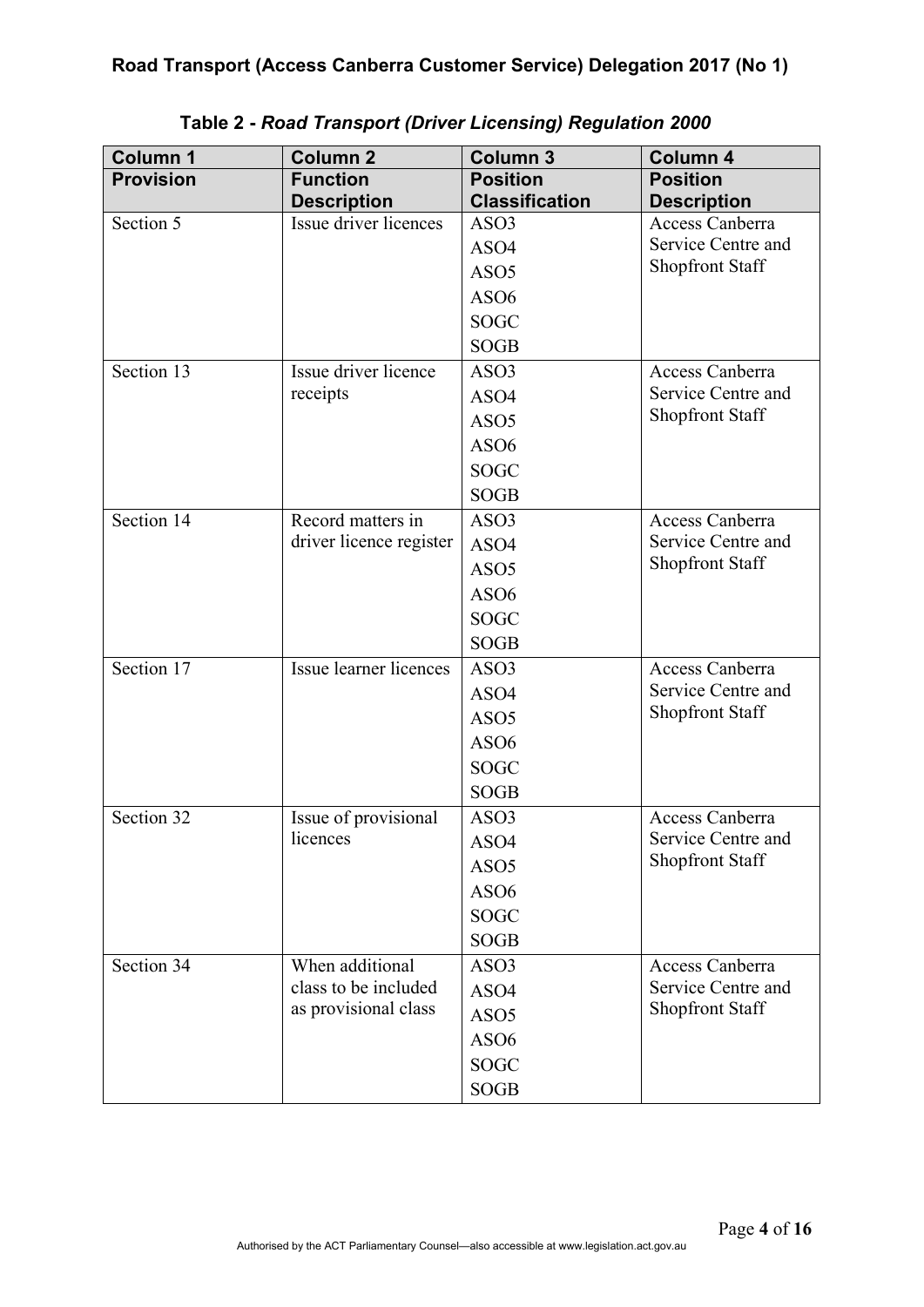| Section 40      | Issue of full licences | ASO <sub>3</sub> | Access Canberra                       |
|-----------------|------------------------|------------------|---------------------------------------|
|                 |                        | ASO4             | Service Centre and                    |
|                 |                        | ASO <sub>5</sub> | <b>Shopfront Staff</b>                |
|                 |                        | ASO <sub>6</sub> |                                       |
|                 |                        | <b>SOGC</b>      |                                       |
|                 |                        | <b>SOGB</b>      |                                       |
| Section 43      | Issue of driver        | ASO3             | <b>Access Canberra</b>                |
|                 | licence with           | ASO4             | Service Centre and                    |
|                 | additional class       | ASO <sub>5</sub> | Shopfront Staff                       |
|                 |                        | ASO <sub>6</sub> |                                       |
|                 |                        | <b>SOGC</b>      |                                       |
|                 |                        | <b>SOGB</b>      |                                       |
| Section 55      | Issue or vary driver   | ASO3             | Access Canberra                       |
|                 | licence subject to     | ASO4             | Service Centre and                    |
|                 | conditions             | ASO <sub>5</sub> | Shopfront Staff                       |
|                 |                        | ASO <sub>6</sub> |                                       |
|                 |                        | <b>SOGC</b>      |                                       |
|                 |                        | <b>SOGB</b>      |                                       |
| Section 64A     | Issue authority cards  | ASO3             | Access Canberra                       |
|                 | for public vehicle     | ASO4             | Service Centre and                    |
|                 | drivers                | ASO <sub>5</sub> | Shopfront Staff                       |
|                 |                        | ASO <sub>6</sub> |                                       |
|                 |                        | <b>SOGC</b>      |                                       |
|                 |                        | <b>SOGB</b>      |                                       |
| Section $66(5)$ | Form belief that       | ASO3             | Access Canberra                       |
|                 | person's licence will  | ASO4             | Service Centre and                    |
|                 | be suspended in        | ASO <sub>5</sub> | <b>Shopfront Staff</b>                |
|                 | another jurisdiction   | ASO6             |                                       |
|                 |                        | <b>SOGC</b>      |                                       |
|                 |                        | <b>SOGB</b>      |                                       |
| Section 68      | Not count periods      | ASO <sub>3</sub> | Access Canberra                       |
|                 | when licence           | ASO4             | Service Centre and                    |
|                 | suspended in           | ASO <sub>5</sub> | <b>Shopfront Staff</b>                |
|                 | determining length     | ASO <sub>6</sub> |                                       |
|                 | licence held           | <b>SOGC</b>      |                                       |
|                 |                        | <b>SOGB</b>      |                                       |
|                 |                        |                  |                                       |
| Section 69(7)   | Accept evidence of     | ASO <sub>3</sub> | Access Canberra<br>Service Centre and |
|                 | compliance with        | ASO4             | <b>Shopfront Staff</b>                |
|                 | requirements of        | ASO <sub>5</sub> |                                       |
|                 | section $69(6)(b)$ to  | ASO <sub>6</sub> |                                       |
|                 | (e) or (h) obtained in | <b>SOGC</b>      |                                       |
|                 | another jurisdiction   | <b>SOGB</b>      |                                       |

## **Table 2 -** *Road Transport (Driver Licensing) Regulation 2000* **– Continued**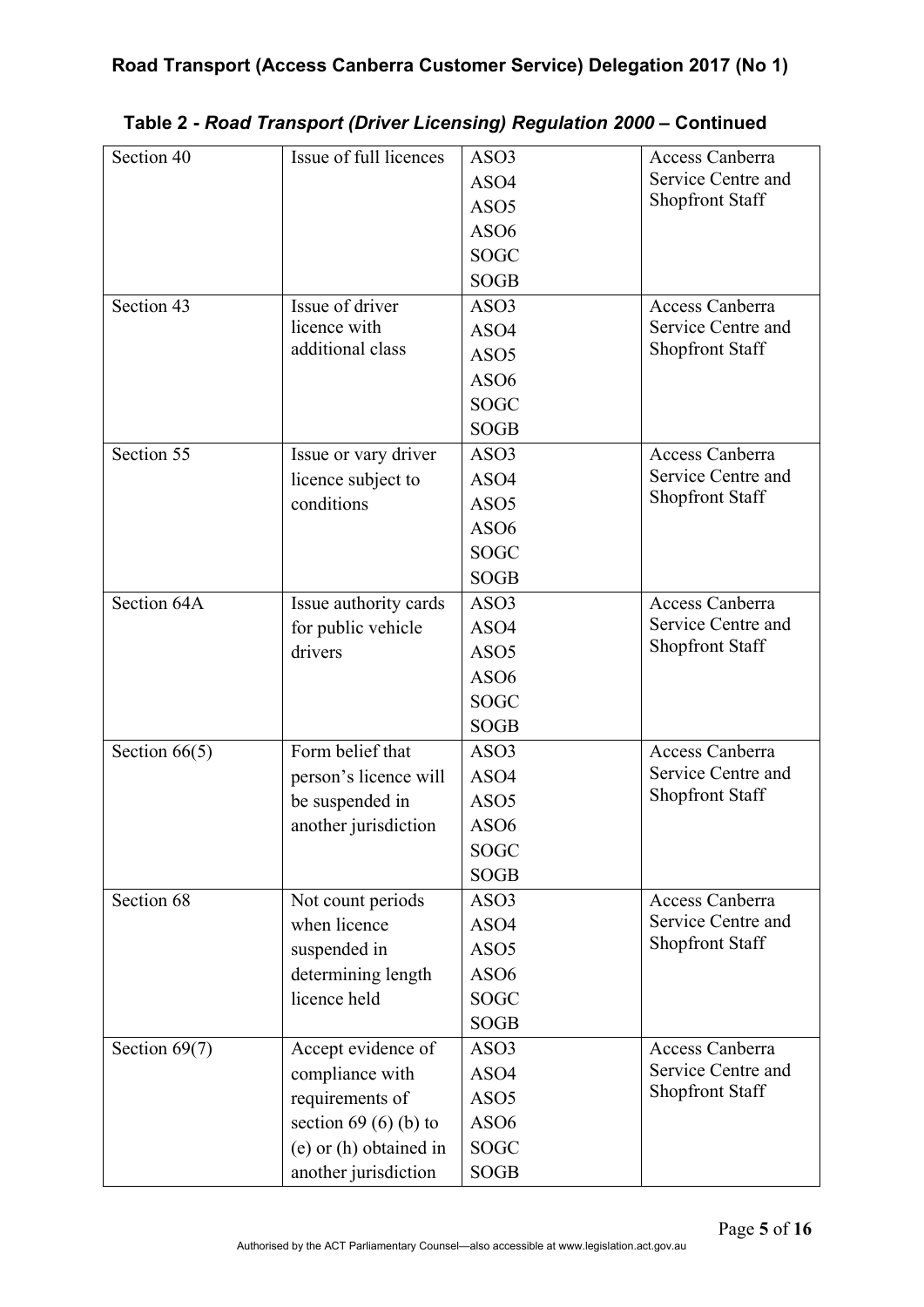| Section $70(1)$ and | Refuse application    | ASO3             | Access Canberra        |
|---------------------|-----------------------|------------------|------------------------|
| 70(2)               | for issue and         | ASO4             | Service Centre and     |
|                     | variations of driver  | ASO <sub>5</sub> | <b>Shopfront Staff</b> |
|                     | licence               | ASO <sub>6</sub> |                        |
|                     |                       | <b>SOGC</b>      |                        |
|                     |                       | <b>SOGB</b>      |                        |
| Section $85(5)$     | Require an applicant  | ASO3             | Access Canberra        |
|                     | for a licence renewal | ASO4             | Service Centre and     |
|                     | to comply with a      | ASO <sub>5</sub> | <b>Shopfront Staff</b> |
|                     | provision of section  | ASO <sub>6</sub> |                        |
|                     | 69(6)                 | SOGC             |                        |
|                     |                       | <b>SOGB</b>      |                        |
| Section $85(8)$     | Refuse to renew       | ASO3             | Access Canberra        |
|                     | driver licences       | ASO4             | Service Centre and     |
|                     |                       | ASO <sub>5</sub> | <b>Shopfront Staff</b> |
|                     |                       | ASO <sub>6</sub> |                        |
|                     |                       | <b>SOGC</b>      |                        |
|                     |                       | <b>SOGB</b>      |                        |
| Section $89(6)$     | Issue replacement     | ASO3             | <b>Access Canberra</b> |
|                     | driver licence or     | ASO4             | Service Centre and     |
|                     | public vehicle driver | ASO <sub>5</sub> | Shopfront Staff        |
|                     | authority card        | ASO <sub>6</sub> |                        |
|                     |                       | <b>SOGC</b>      |                        |
|                     |                       | <b>SOGB</b>      |                        |
| Section 138AB       | Use photograph        | ASO3             | Access Canberra        |
|                     |                       | ASO4             | Service Centre and     |
|                     |                       | ASO <sub>5</sub> | <b>Shopfront Staff</b> |
|                     |                       | ASO <sub>6</sub> |                        |
|                     |                       | <b>SOGC</b>      |                        |
|                     |                       | <b>SOGB</b>      |                        |
| Section 138B        | Disclosure of         | ASO3             | Access Canberra        |
|                     | photographs and       | ASO4             | Service Centre and     |
|                     | signatures            | ASO <sub>5</sub> | <b>Shopfront Staff</b> |
|                     |                       | ASO <sub>6</sub> |                        |
|                     |                       | <b>SOGC</b>      |                        |
|                     |                       | <b>SOGB</b>      |                        |
|                     |                       |                  |                        |

# **Table 2 -** *Road Transport (Driver Licensing) Regulation 2000* **– Continued**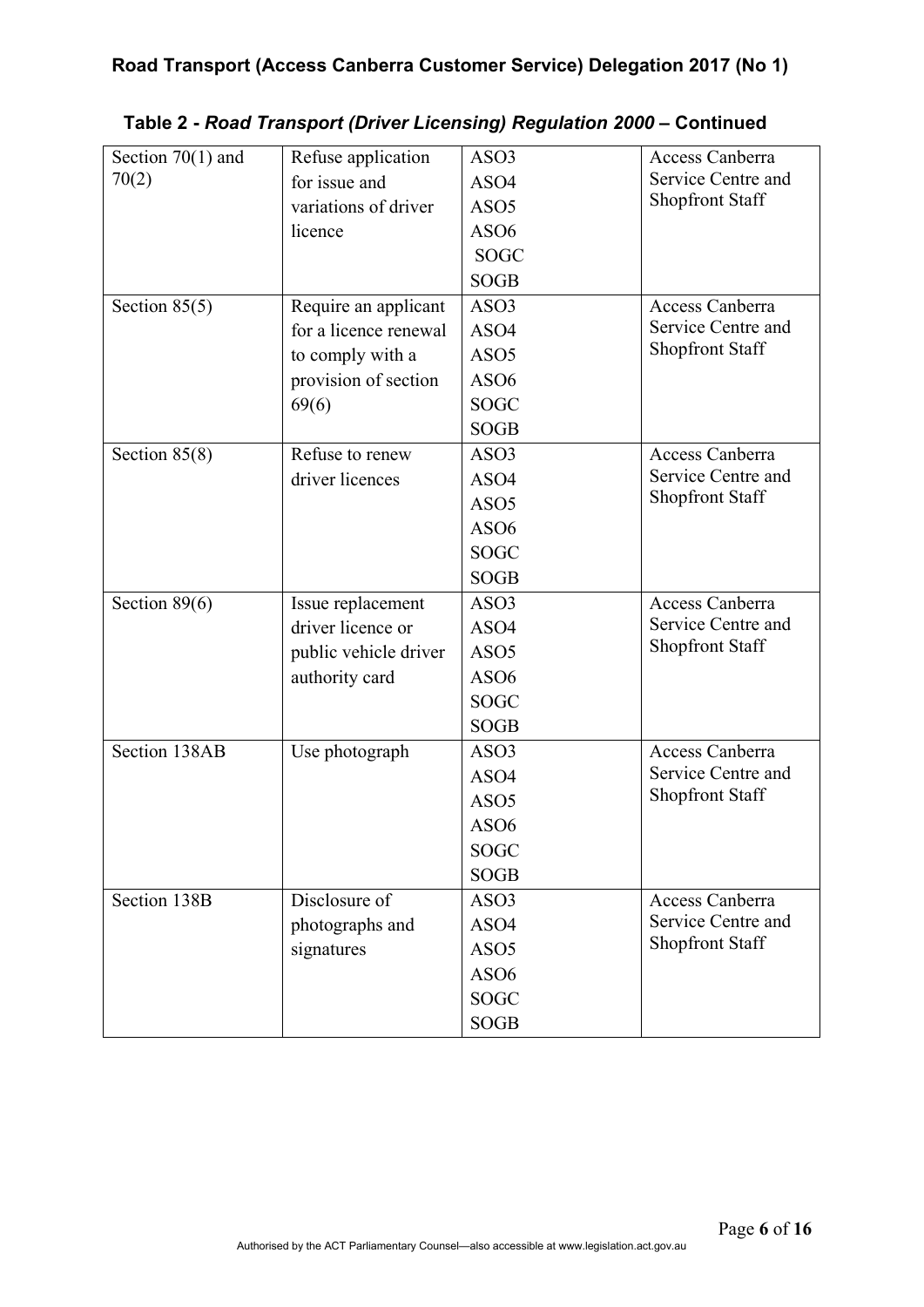| <b>Column 1</b>  | <b>Column 2</b>       | <b>Column 3</b>       | Column 4                    |
|------------------|-----------------------|-----------------------|-----------------------------|
| <b>Provision</b> | <b>Function</b>       | <b>Position</b>       | <b>Position</b>             |
|                  | <b>Description</b>    | <b>Classification</b> | <b>Description</b>          |
| Section $45(4)$  | Refuse to register    | ASO3                  | Access Canberra             |
|                  | vehicle where         | ASO4                  | Service Centre,             |
|                  | person's right to     | ASO <sub>5</sub>      | Shopfront and               |
|                  | drive any vehicle in  | ASO <sub>6</sub>      | <b>Contact Centre Staff</b> |
|                  | the ACT is            | <b>SOGC</b>           |                             |
|                  | suspended (due to     | <b>SOGB</b>           |                             |
|                  | non payment of        |                       |                             |
|                  | infringement notice   |                       |                             |
|                  | penalty               |                       |                             |
| Section $45(5)$  | Refuse to register    | ASO3                  | Access Canberra             |
|                  | vehicle where the     | ASO4                  | Service Centre,             |
|                  | right to drive any    | ASO <sub>5</sub>      | Shopfront and               |
|                  | vehicle in the ACT is | ASO <sub>6</sub>      | <b>Contact Centre Staff</b> |
|                  | suspended (due to     | <b>SOGC</b>           |                             |
|                  | non payment of        | <b>SOGB</b>           |                             |
|                  | infringement notice   |                       |                             |
|                  | penalty)              |                       |                             |
| Section 87       | Revoke suspension     | ASO3                  | Access Canberra             |
|                  | on transfer of        | ASO4                  | Service Centre and          |
|                  | registration          | ASO <sub>5</sub>      | <b>Shopfront Staff</b>      |
|                  | (fine defaulters)     | ASO <sub>6</sub>      |                             |
|                  |                       | <b>SOGC</b>           |                             |
|                  |                       | <b>SOGB</b>           |                             |

**Table 3 -** *Road Transport (General) Act 1999*

# **Table 4 -** *Road Transport (General) Regulation 2000*

| <b>Column 1</b>           | <b>Column 2</b>    | <b>Column 3</b>       | <b>Column 4</b>             |
|---------------------------|--------------------|-----------------------|-----------------------------|
| <b>Provision</b>          | <b>Function</b>    | <b>Position</b>       | <b>Position</b>             |
|                           | <b>Description</b> | <b>Classification</b> | <b>Description</b>          |
| Section $14(1)$ , $14(2)$ | Refund of fees,    | ASO3                  | Access Canberra             |
| and $14(3)$               | charges and other  | ASO4                  | Service Centre,             |
|                           | amounts            | ASO <sub>5</sub>      | Shopfront and               |
|                           |                    | ASO <sub>6</sub>      | <b>Contact Centre Staff</b> |
|                           |                    | <b>SOGC</b>           |                             |
|                           |                    | <b>SOGB</b>           |                             |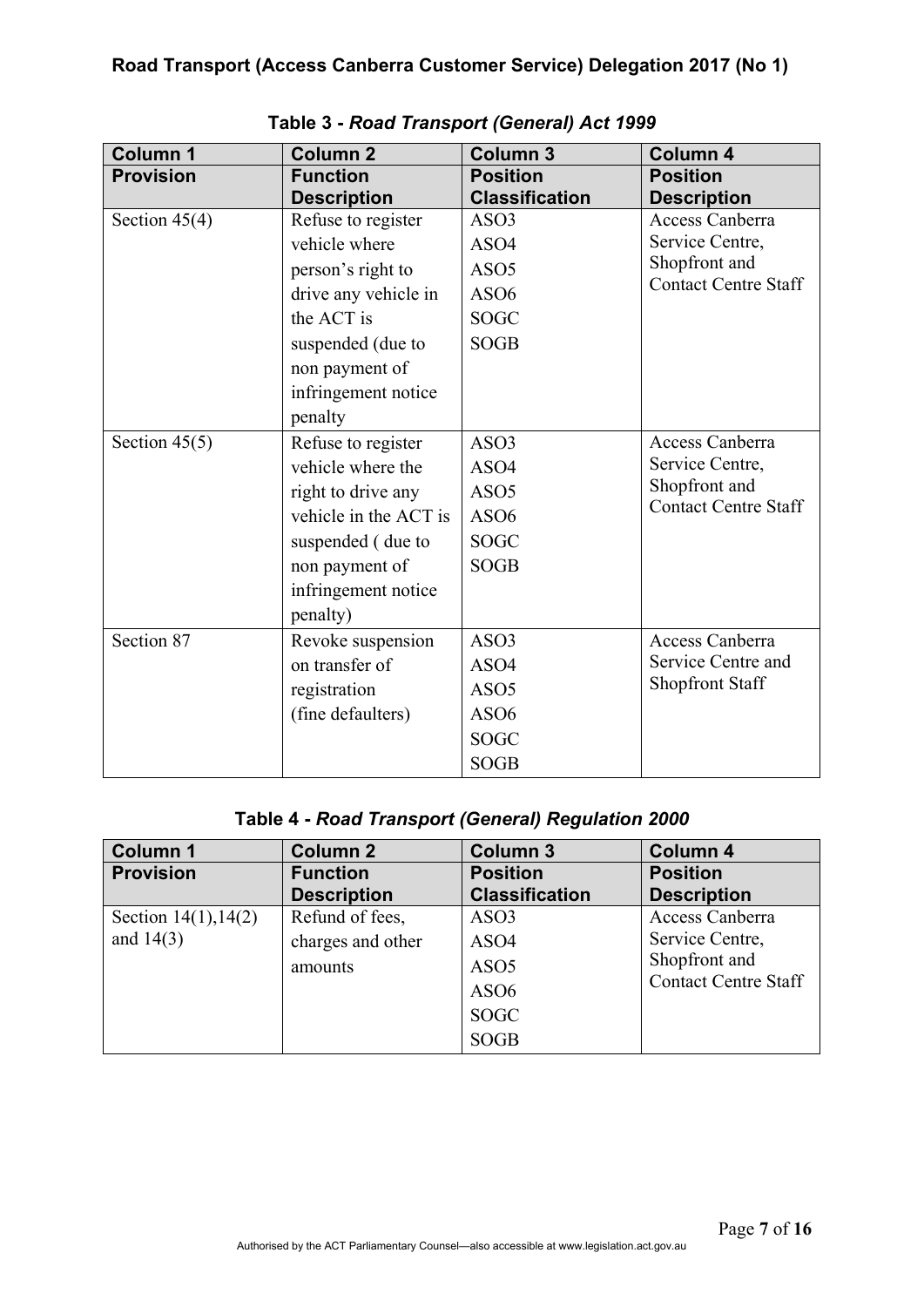| <b>Column 1</b>  | <b>Column 2</b>      | <b>Column 3</b>       | <b>Column 4</b>             |
|------------------|----------------------|-----------------------|-----------------------------|
| <b>Provision</b> | <b>Function</b>      | <b>Position</b>       | <b>Position</b>             |
|                  | <b>Description</b>   | <b>Classification</b> | <b>Description</b>          |
| Section 8        | Registrable vehicles | ASO3                  | Access Canberra             |
|                  | based outside ACT    | ASO4                  | <b>Contact Centre Staff</b> |
|                  | not to be registered | ASO <sub>5</sub>      |                             |
|                  |                      | ASO <sub>6</sub>      |                             |
|                  |                      | <b>SOGC</b>           |                             |
|                  |                      | <b>SOGB</b>           |                             |
| Section 29       | Record registered    | ASO3                  | Access Canberra             |
|                  | operators            | ASO4                  | Service Centre,             |
|                  |                      | ASO <sub>5</sub>      | Shopfront and               |
|                  |                      | ASO <sub>6</sub>      | <b>Contact Centre Staff</b> |
|                  |                      | <b>SOGC</b>           |                             |
|                  |                      | <b>SOGB</b>           |                             |

# **Table 5 -** *Road Transport (Vehicle Registration) Act 1999*

| Table 6 - Road Transport (Vehicle Registration) Regulation 2000 |  |  |
|-----------------------------------------------------------------|--|--|
|-----------------------------------------------------------------|--|--|

| <b>Column 1</b>  | <b>Column 2</b>        | <b>Column 3</b>       | Column 4                    |
|------------------|------------------------|-----------------------|-----------------------------|
| <b>Provision</b> | <b>Function</b>        | <b>Position</b>       | <b>Position</b>             |
|                  | <b>Description</b>     | <b>Classification</b> | <b>Description</b>          |
| Section $26(2)$  | Refuse to register a   | ASO3                  | Access Canberra             |
|                  | vehicle                | ASO4                  | Service Centre,             |
|                  |                        | ASO <sub>5</sub>      | Shopfront and               |
|                  |                        | ASO <sub>6</sub>      | <b>Contact Centre Staff</b> |
|                  |                        | <b>SOGC</b>           |                             |
|                  |                        | <b>SOGB</b>           |                             |
| Section $27(2)$  | Authority satisfied as | ASO3                  | Access Canberra             |
|                  | to identity and        | ASO4                  | Service Centre,             |
|                  | authority of agent     | ASO <sub>5</sub>      | Shopfront and               |
|                  |                        | ASO <sub>6</sub>      | <b>Contact Centre Staff</b> |
|                  |                        | <b>SOGC</b>           |                             |
|                  |                        | <b>SOGB</b>           |                             |
| Section $27(3)$  | Authority satisfied as | ASO <sub>3</sub>      | Access Canberra             |
|                  | that agent is acting   | ASO4                  | Service Centre,             |
|                  | for other registered   | ASO <sub>5</sub>      | Shopfront and               |
|                  | operator               | ASO <sub>6</sub>      | <b>Contact Centre Staff</b> |
|                  |                        | <b>SOGC</b>           |                             |
|                  |                        | <b>SOGB</b>           |                             |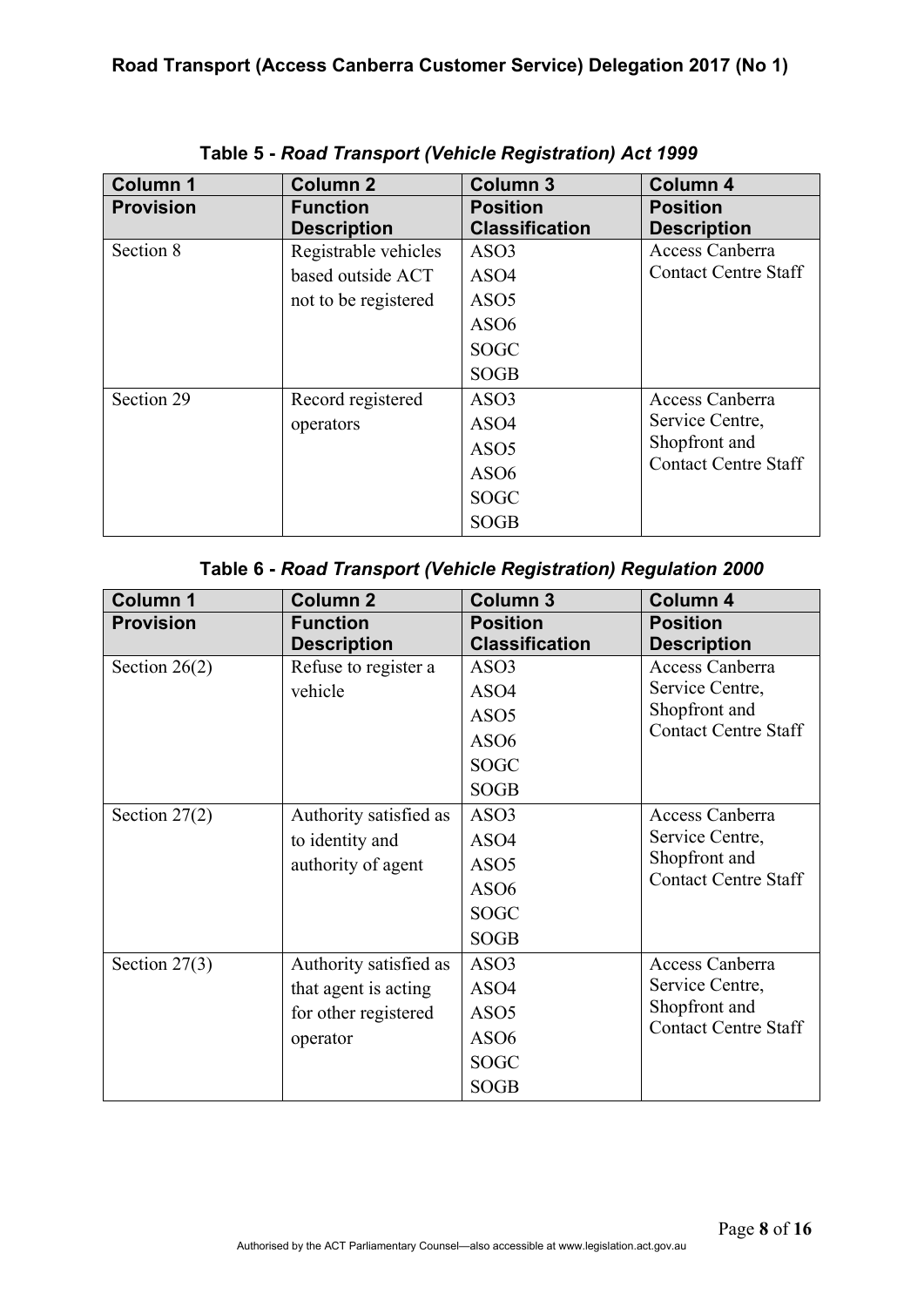| Section 28      |                       | ASO3             | Access Canberra                       |
|-----------------|-----------------------|------------------|---------------------------------------|
|                 | Require an applicant  |                  | Service Centre,                       |
|                 | for registration of a | ASO4             | Shopfront and                         |
|                 | vehicle to provide    | ASO <sub>5</sub> | <b>Contact Centre Staff</b>           |
|                 | information           | ASO <sub>6</sub> |                                       |
|                 |                       | <b>SOGC</b>      |                                       |
|                 |                       | <b>SOGB</b>      |                                       |
| Section 29      | Require provision of  | ASO3             | Access Canberra                       |
|                 | evidence for          | ASO4             | Service Centre and                    |
|                 | registration          | ASO <sub>5</sub> | Shopfront Staff                       |
|                 | application           | ASO <sub>6</sub> |                                       |
|                 |                       | <b>SOGC</b>      |                                       |
|                 |                       | <b>SOGB</b>      |                                       |
| Section $31(3)$ | Duration of           | ASO3             | Access Canberra                       |
|                 | registration          | ASO4             | Service Centre,                       |
|                 |                       | ASO <sub>5</sub> | Shopfront and                         |
|                 |                       | ASO <sub>6</sub> | <b>Contact Centre Staff</b>           |
|                 |                       | <b>SOGC</b>      |                                       |
|                 |                       | <b>SOGB</b>      |                                       |
| Section 32      | Refuse application    | ASO3             | Access Canberra                       |
|                 | for registration      | ASO4             | Service Centre and                    |
|                 |                       | ASO <sub>5</sub> | Shopfront Staff                       |
|                 |                       | ASO <sub>6</sub> |                                       |
|                 |                       | <b>SOGC</b>      |                                       |
|                 |                       | <b>SOGB</b>      |                                       |
| Section 32A     | Refuse application    | ASO3             | Access Canberra                       |
|                 | for vehicle           | ASO4             | Service Centre and                    |
|                 | registration for      | ASO <sub>5</sub> | <b>Shopfront Staff</b>                |
|                 | repairable write-off  | ASO <sub>6</sub> |                                       |
|                 |                       | SOGC             |                                       |
|                 |                       |                  |                                       |
|                 |                       | <b>SOGB</b>      |                                       |
| Section 34      | Record specified      | ASO3             | Access Canberra<br>Service Centre and |
|                 | information in        | ASO4             | <b>Shopfront Staff</b>                |
|                 | registrable vehicles  | ASO <sub>5</sub> |                                       |
|                 | register              | ASO <sub>6</sub> |                                       |
|                 |                       | <b>SOGC</b>      |                                       |
|                 |                       | <b>SOGB</b>      |                                       |

**Table 6 -** *Road Transport (Vehicle Registration) Regulation 2000* **- Continued**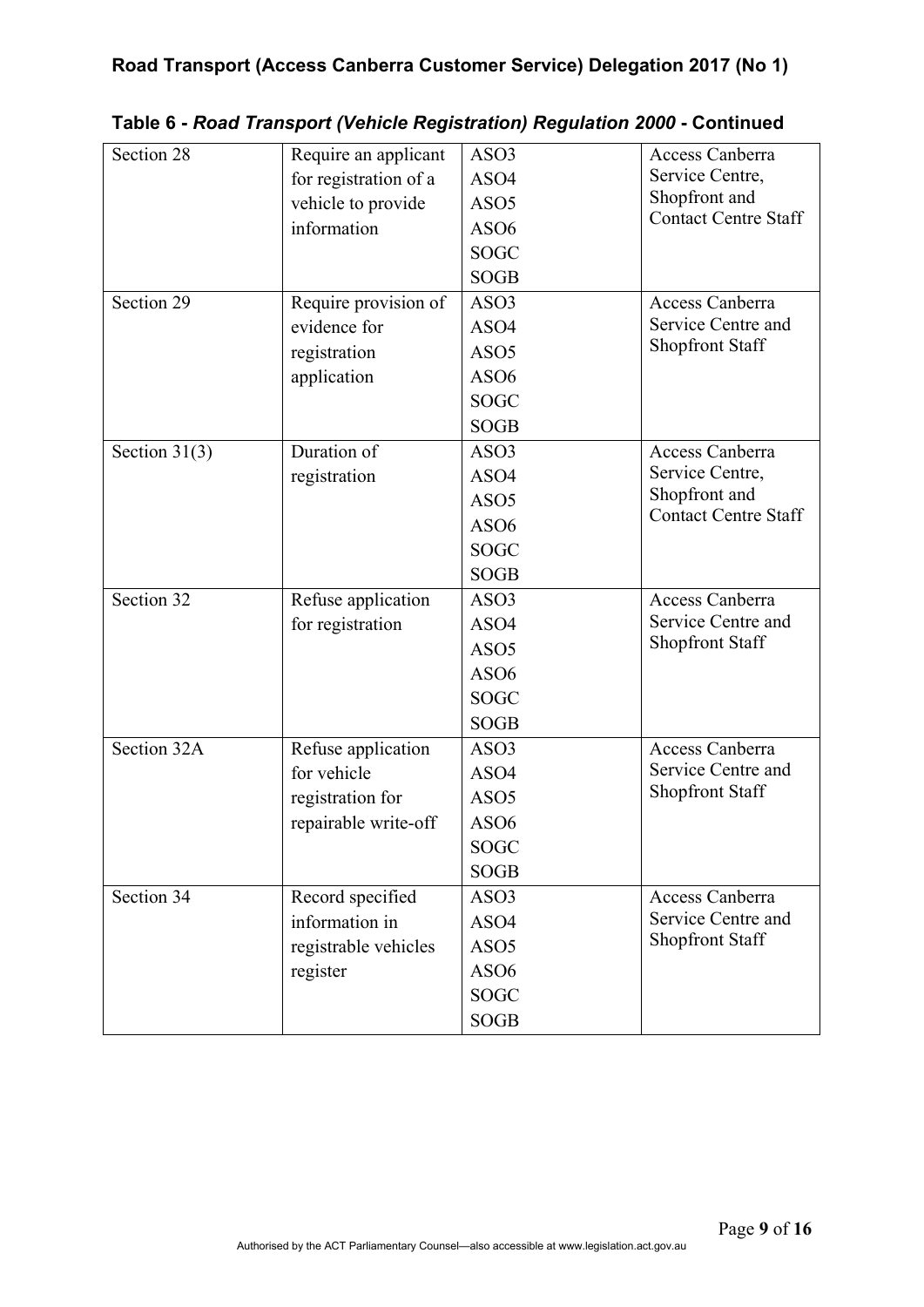| Section 35          | Record other            | ASO3             | Access Canberra             |
|---------------------|-------------------------|------------------|-----------------------------|
|                     | information in          | ASO4             | Service Centre and          |
|                     | register                | ASO <sub>5</sub> | <b>Shopfront Staff</b>      |
|                     |                         | ASO <sub>6</sub> |                             |
|                     |                         | <b>SOGC</b>      |                             |
|                     |                         | <b>SOGB</b>      |                             |
| Section 37          | Record change of        | ASO3             | Access Canberra             |
|                     | details in register and | ASO4             | Service Centre,             |
|                     | require evidence        | ASO <sub>5</sub> | Shopfront and               |
|                     | confirming change of    | ASO <sub>6</sub> | <b>Contact Centre Staff</b> |
|                     | details                 | <b>SOGC</b>      |                             |
|                     |                         | <b>SOGB</b>      |                             |
| Section 40          | Issue registration      | ASO3             | Access Canberra             |
|                     | certificate and give it | ASO4             | Service Centre and          |
|                     | to registered operator  | ASO <sub>5</sub> | <b>Shopfront Staff</b>      |
|                     |                         | ASO <sub>6</sub> |                             |
|                     |                         | <b>SOGC</b>      |                             |
|                     |                         | <b>SOGB</b>      |                             |
| Section 41          | Issue a replacement     | ASO3             | Access Canberra             |
|                     | registration            | ASO4             | Service Centre,             |
|                     | certificate             | ASO <sub>5</sub> | Shopfront and               |
|                     |                         | ASO <sub>6</sub> | <b>Contact Centre Staff</b> |
|                     |                         | <b>SOGC</b>      |                             |
|                     |                         | <b>SOGB</b>      |                             |
| Section $42(2)$ and | Require operator to     | ASO3             | Access Canberra             |
| 42(4)               | provide explanation     | ASO4             | <b>Contact Centre Staff</b> |
|                     | of loss, theft or       | ASO <sub>5</sub> |                             |
|                     | destruction of          | ASO6             |                             |
|                     | certificate and issue   | <b>SOGC</b>      |                             |
|                     | replacement             | <b>SOGB</b>      |                             |
|                     | certificate             |                  |                             |
| Section 44          | Issue a registration    | ASO3             | Access Canberra             |
|                     | labels                  | ASO4             | Service Centre,             |
|                     |                         | ASO <sub>5</sub> | Shopfront and               |
|                     |                         | ASO <sub>6</sub> | <b>Contact Centre Staff</b> |
|                     |                         | <b>SOGC</b>      |                             |
|                     |                         | <b>SOGB</b>      |                             |

**Table 6 -** *Road Transport (Vehicle Registration) Regulation 2000* **- Continued**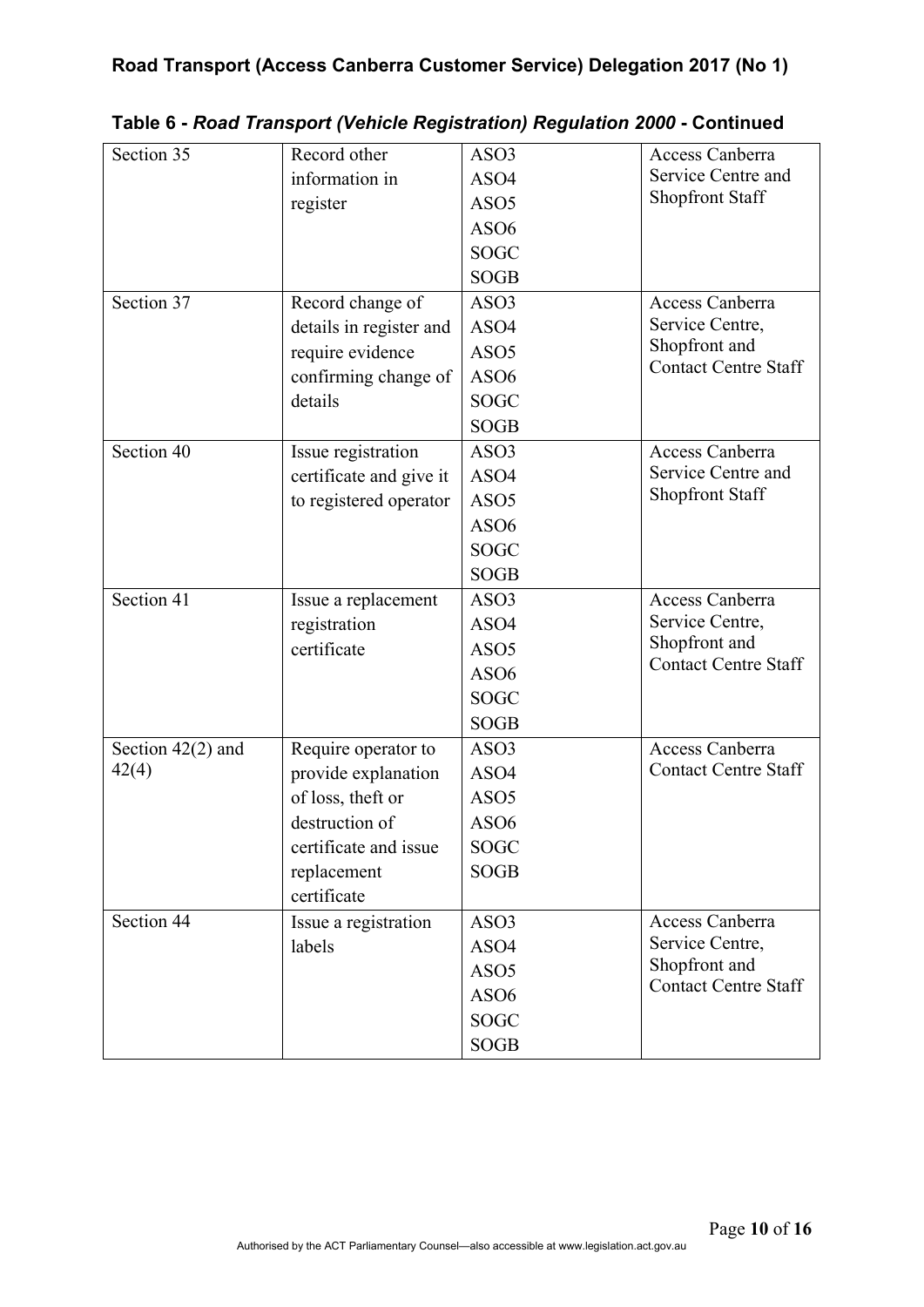| Section 49      | Give distinguishing    | ASO3             | Access Canberra             |
|-----------------|------------------------|------------------|-----------------------------|
|                 | registration number    | ASO4             | Service Centre and          |
|                 | to registered vehicle  | ASO <sub>5</sub> | <b>Shopfront Staff</b>      |
|                 | and issue              | ASO <sub>6</sub> |                             |
|                 | numberplates           | <b>SOGC</b>      |                             |
|                 |                        | <b>SOGB</b>      |                             |
| Section 50      | Issue bicycle rack     | ASO3             | Access Canberra             |
|                 | numberplates           | ASO4             | <b>Contact Centre Staff</b> |
|                 |                        | ASO <sub>5</sub> |                             |
|                 |                        | ASO <sub>6</sub> |                             |
|                 |                        | <b>SOGC</b>      |                             |
|                 |                        | <b>SOGB</b>      |                             |
| Section $54(1)$ | Selling rights to non- | ASO3             | Access Canberra             |
|                 | standard registration  | ASO4             | Service Centre and          |
|                 | numbers                | ASO <sub>5</sub> | <b>Shopfront Staff</b>      |
|                 |                        | ASO <sub>6</sub> |                             |
|                 |                        | <b>SOGC</b>      |                             |
|                 |                        | <b>SOGB</b>      |                             |
| Section 55      | Section 55             | ASO3             | Access Canberra             |
|                 |                        | ASO4             | Service Centre and          |
|                 |                        | ASO <sub>5</sub> | <b>Shopfront Staff</b>      |
|                 |                        | ASO <sub>6</sub> |                             |
|                 |                        | <b>SOGC</b>      |                             |
|                 |                        | <b>SOGB</b>      |                             |
| Section 56      | Storage of non-        | ASO3             | Access Canberra             |
|                 | standard registration  | ASO4             | Service Centre,             |
|                 | numbers                | ASO <sub>5</sub> | Shopfront and               |
|                 |                        | ASO <sub>6</sub> | <b>Contact Centre Staff</b> |
|                 |                        | <b>SOGC</b>      |                             |
|                 |                        | <b>SOGB</b>      |                             |
| Section 61      | Approve swap of        | ASO3             | Access Canberra             |
|                 | numberplates           | ASO4             | Service Centre and          |
|                 | between vehicles       | ASO <sub>5</sub> | <b>Shopfront Staff</b>      |
|                 |                        | ASO6             |                             |
|                 |                        | <b>SOGC</b>      |                             |
|                 |                        | <b>SOGB</b>      |                             |

**Table 6 -** *Road Transport (Vehicle Registration) Regulation 2000* **- Continued**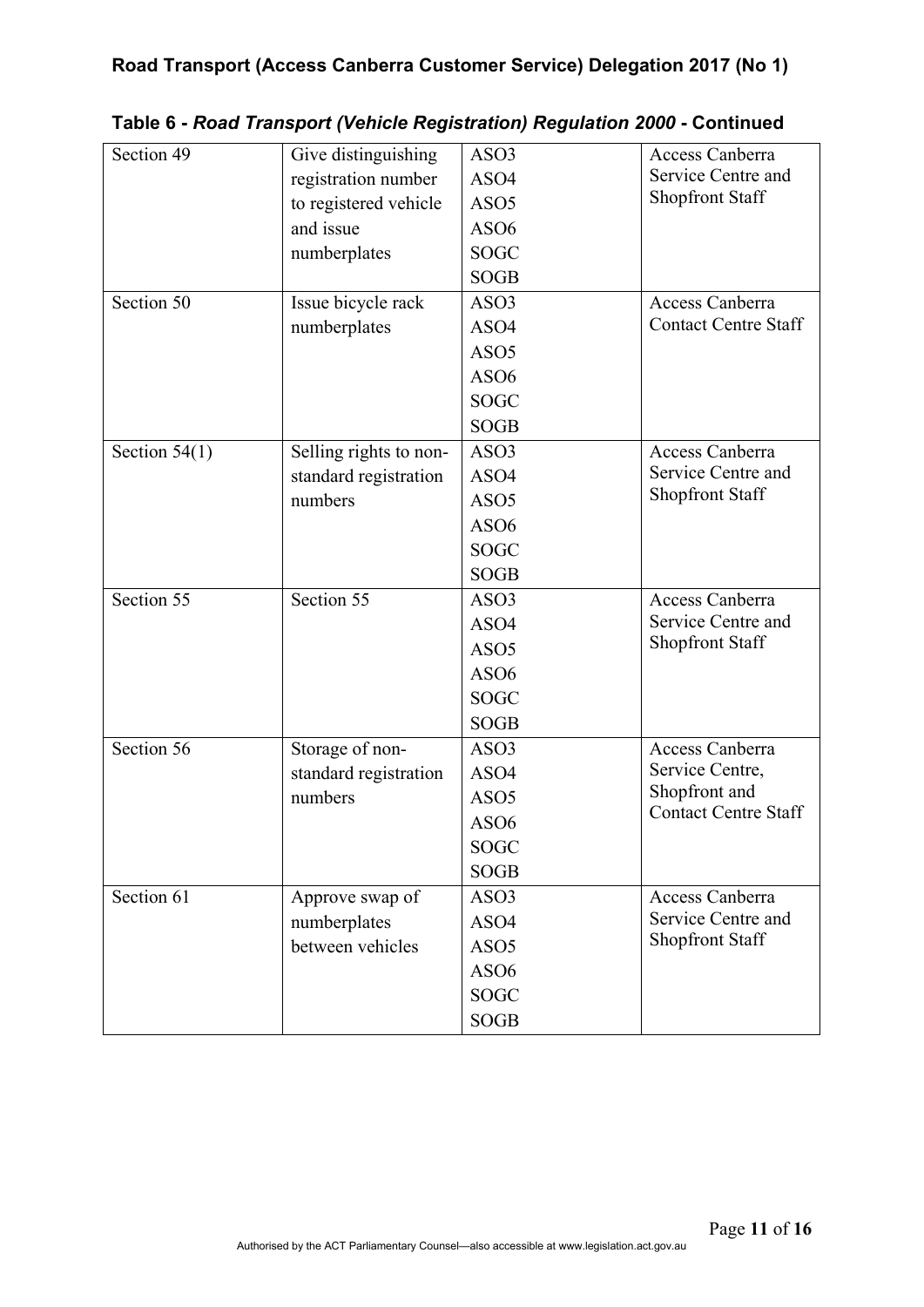| Section 62      | Transfer               | ASO3             | Access Canberra        |
|-----------------|------------------------|------------------|------------------------|
|                 | numberplates of a      | ASO4             | Service Centre and     |
|                 | registrable vehicle to | ASO <sub>5</sub> | <b>Shopfront Staff</b> |
|                 | another registrable    | ASO <sub>6</sub> |                        |
|                 | vehicle                | <b>SOGC</b>      |                        |
|                 |                        | <b>SOGB</b>      |                        |
| Section 63      | Issue numberplates     | ASO3             | Access Canberra        |
|                 | with a different       | ASO4             | Service Centre and     |
|                 | registration number    | ASO <sub>5</sub> | <b>Shopfront Staff</b> |
|                 | for a vehicle          | ASO <sub>6</sub> |                        |
|                 |                        | <b>SOGC</b>      |                        |
|                 |                        | <b>SOGB</b>      |                        |
| Section 64      | Issue a replacement    | ASO3             | Access Canberra        |
|                 | numberplate            | ASO4             | Service Centre and     |
|                 |                        | ASO <sub>5</sub> | <b>Shopfront Staff</b> |
|                 |                        | ASO <sub>6</sub> |                        |
|                 |                        | <b>SOGC</b>      |                        |
|                 |                        | <b>SOGB</b>      |                        |
| Section $65(3)$ | Require the plate-     | ASO3             | Access Canberra        |
|                 | holder to provide      | ASO4             | Service Centre and     |
|                 | authority              | ASO <sub>5</sub> | <b>Shopfront Staff</b> |
|                 |                        | ASO <sub>6</sub> |                        |
|                 |                        | <b>SOGC</b>      |                        |
|                 |                        | <b>SOGB</b>      |                        |
| Section $65(5)$ | Issue a replacement    | ASO3             | Access Canberra        |
|                 | numberplate            | ASO4             | Service Centre and     |
|                 |                        | ASO <sub>5</sub> | <b>Shopfront Staff</b> |
|                 |                        | ASO <sub>6</sub> |                        |
|                 |                        | <b>SOGC</b>      |                        |
|                 |                        | <b>SOGB</b>      |                        |
| Section 65(6)   | Issue replacement      | ASO3             | Access Canberra        |
|                 | bicycle rack           | ASO4             | Service Centre and     |
|                 | numberplate            | ASO <sub>5</sub> | <b>Shopfront Staff</b> |
|                 |                        | ASO <sub>6</sub> |                        |
|                 |                        | <b>SOGC</b>      |                        |
|                 |                        | <b>SOGB</b>      |                        |
|                 |                        |                  |                        |

**Table 6 -** *Road Transport (Vehicle Registration) Regulation 2000* **- Continued**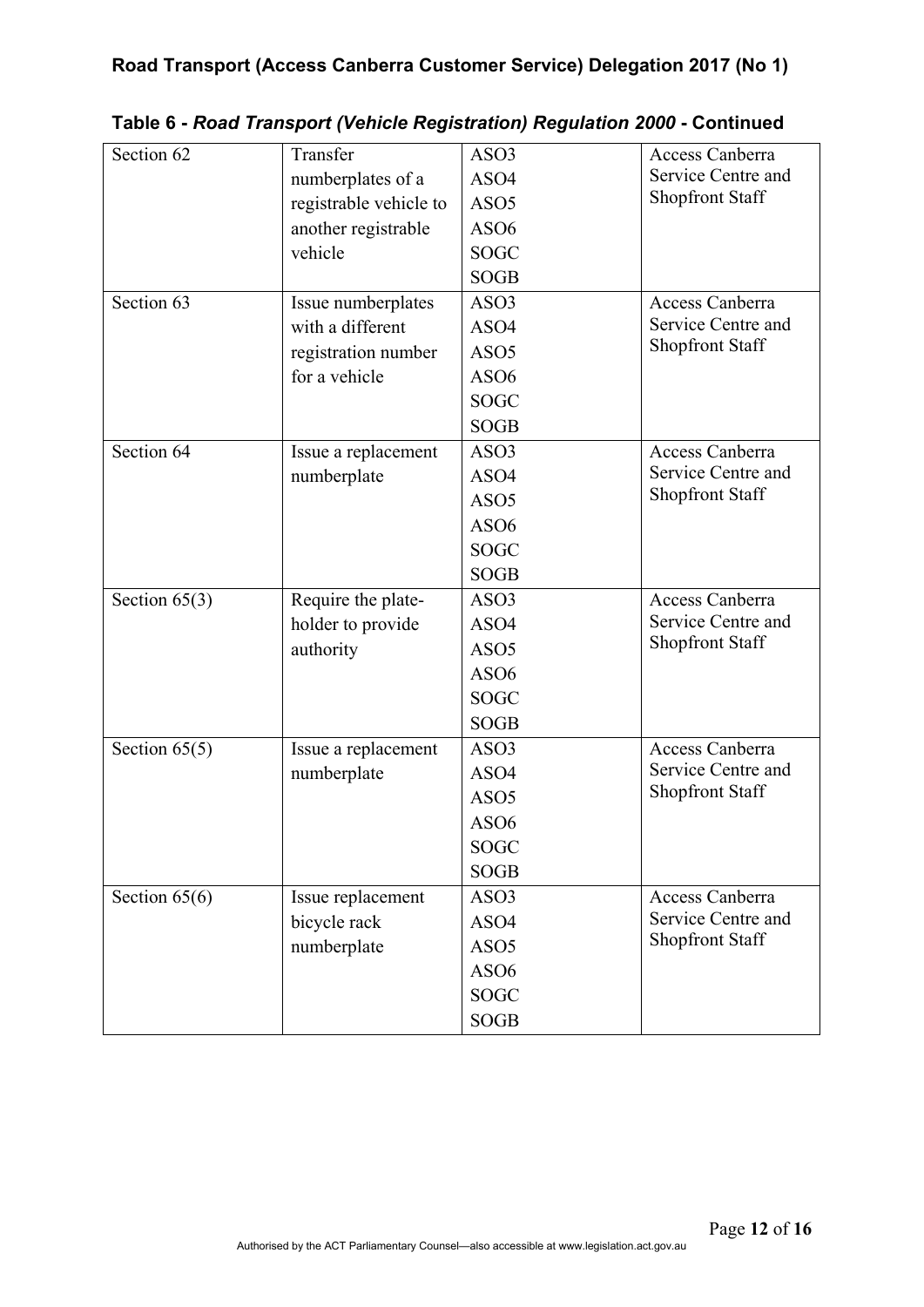| Section $68(4)$  | Renewal of            | ASO3             | Access Canberra             |
|------------------|-----------------------|------------------|-----------------------------|
|                  | registration          | ASO4             | Service Centre,             |
|                  |                       | ASO <sub>5</sub> | Shopfront and               |
|                  |                       | ASO <sub>6</sub> | <b>Contact Centre Staff</b> |
|                  |                       | <b>SOGC</b>      |                             |
|                  |                       | <b>SOGB</b>      |                             |
| Section $68(5)$  | Approve a different   | ASO3             | Access Canberra             |
|                  | period of renewal     | ASO4             | Service Centre,             |
|                  |                       | ASO <sub>5</sub> | Shopfront and               |
|                  |                       | ASO <sub>6</sub> | <b>Contact Centre Staff</b> |
|                  |                       | <b>SOGC</b>      |                             |
|                  |                       | <b>SOGB</b>      |                             |
| Section $68(7)$  | Require registered    | ASO <sub>3</sub> | Access Canberra             |
|                  | operator to give      | ASO4             | Service Centre,             |
|                  | information           | ASO <sub>5</sub> | Shopfront and               |
|                  |                       | ASO <sub>6</sub> | <b>Contact Centre Staff</b> |
|                  |                       | <b>SOGC</b>      |                             |
|                  |                       | <b>SOGB</b>      |                             |
| Section $68(8)$  | Renewal of            | ASO3             | Access Canberra             |
|                  | registration          | ASO4             | Service Centre,             |
|                  |                       | ASO <sub>5</sub> | Shopfront and               |
|                  |                       | ASO <sub>6</sub> | <b>Contact Centre Staff</b> |
|                  |                       | <b>SOGC</b>      |                             |
|                  |                       | <b>SOGB</b>      |                             |
| Section $68(9)$  | Refuse to renew       | ASO3             | Access Canberra             |
|                  | registration          | ASO4             | Service Centre,             |
|                  |                       | ASO <sub>5</sub> | Shopfront and               |
|                  |                       | ASO <sub>6</sub> | <b>Contact Centre Staff</b> |
|                  |                       | SOGC             |                             |
|                  |                       | <b>SOGB</b>      |                             |
| Section $68(10)$ | Renew registration of | ASO3             | Access Canberra             |
|                  | vehicle recorded as   | ASO4             | Service Centre,             |
|                  | statutory write-off   | ASO <sub>5</sub> | Shopfront and               |
|                  |                       | ASO <sub>6</sub> | <b>Contact Centre Staff</b> |
|                  |                       | <b>SOGC</b>      |                             |
|                  |                       | <b>SOGB</b>      |                             |

**Table 6 -** *Road Transport (Vehicle Registration) Regulation 2000* **- Continued**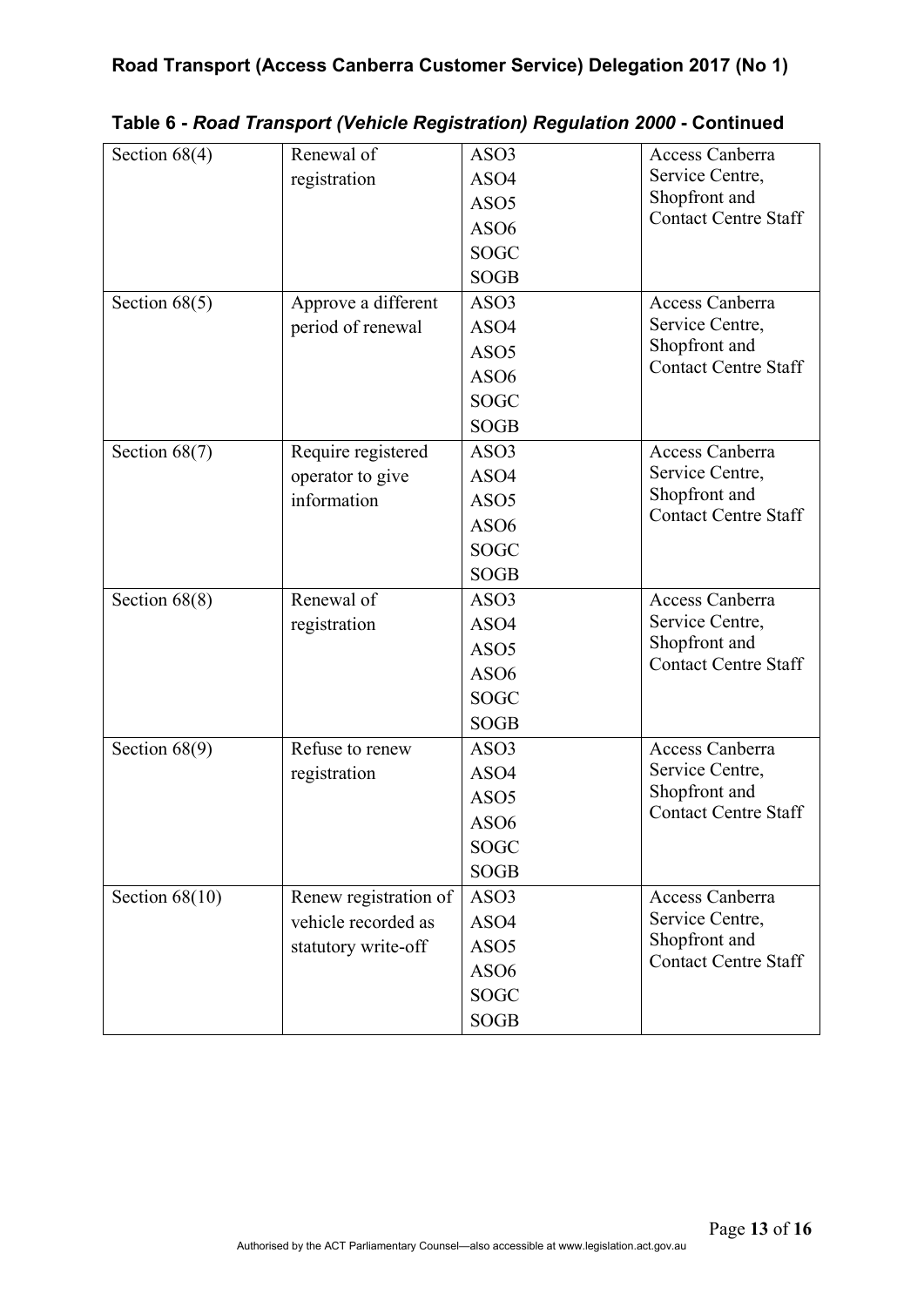| Section 72      | Verification of        | ASO3             | Access Canberra             |
|-----------------|------------------------|------------------|-----------------------------|
|                 | registered             | ASO4             | Service Centre,             |
|                 |                        | ASO <sub>5</sub> | Shopfront and               |
|                 |                        | ASO <sub>6</sub> | <b>Contact Centre Staff</b> |
|                 |                        | <b>SOGC</b>      |                             |
|                 |                        | <b>SOGB</b>      |                             |
| Section 75      | Make interim entry     | ASO3             | Access Canberra             |
|                 | into register that     | ASO4             | Service Centre,             |
|                 | vehicle disposed of    | ASO <sub>5</sub> | Shopfront and               |
|                 |                        | ASO <sub>6</sub> | <b>Contact Centre Staff</b> |
|                 |                        | <b>SOGC</b>      |                             |
|                 |                        | <b>SOGB</b>      |                             |
| Section $77(2)$ | Transfer registration  | ASO3             | Access Canberra             |
|                 | on death of registered | ASO4             | Service Centre and          |
|                 | operator               | ASO <sub>5</sub> | <b>Shopfront Staff</b>      |
|                 |                        | ASO <sub>6</sub> |                             |
|                 |                        | <b>SOGC</b>      |                             |
|                 |                        | <b>SOGB</b>      |                             |
| Section $77(3)$ | Transfer registration  | ASO3             | Access Canberra             |
|                 | to someone other       | ASO4             | Service Centre and          |
|                 | than first transferee  | ASO <sub>5</sub> | Shopfront Staff             |
|                 |                        | ASO <sub>6</sub> |                             |
|                 |                        | <b>SOGC</b>      |                             |
|                 |                        | <b>SOGB</b>      |                             |
| Section 78      | Refuse application to  | ASO3             | Access Canberra             |
|                 | register transfer of a | ASO4             | Service Centre,             |
|                 | vehicle                | ASO <sub>5</sub> | Shopfront and               |
|                 |                        | ASO <sub>6</sub> | <b>Contact Centre Staff</b> |
|                 |                        | <b>SOGC</b>      |                             |
|                 |                        | <b>SOGB</b>      |                             |
| Section 79      | Record details of      | ASO3             | Access Canberra             |
|                 | transfer and issue     | ASO4             | Service Centre and          |
|                 | new registration       | ASO <sub>5</sub> | <b>Shopfront Staff</b>      |
|                 | certificate            | ASO <sub>6</sub> |                             |
|                 |                        | <b>SOGC</b>      |                             |
|                 |                        | <b>SOGB</b>      |                             |

**Table 6 -** *Road Transport (Vehicle Registration) Regulation 2000* **- Continued**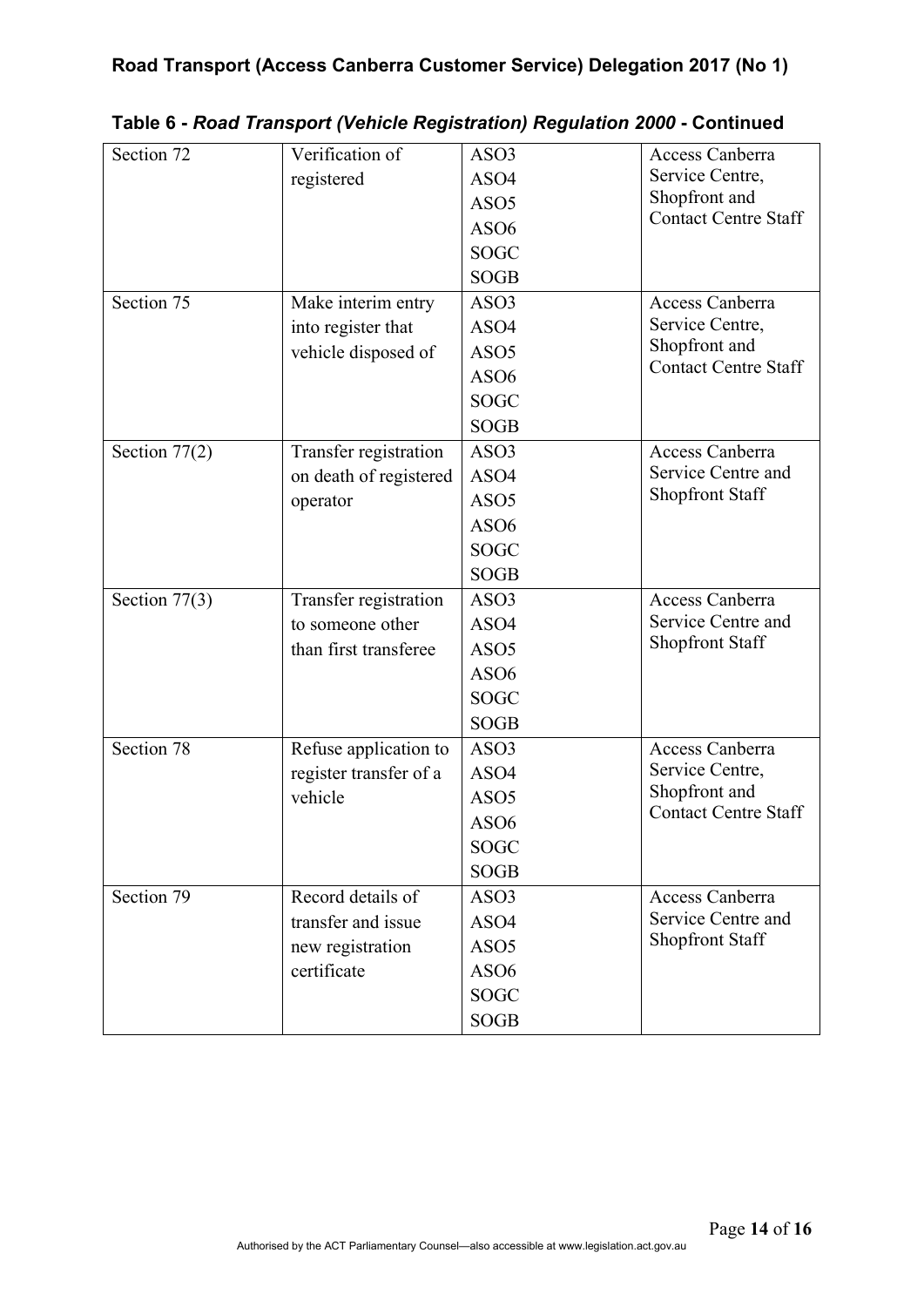| Section $83(4)$  | Approve application   | ASO3             | Access Canberra             |
|------------------|-----------------------|------------------|-----------------------------|
| and $83(5)$      | to surrender          | ASO4             | Service Centre,             |
|                  | registration and      | ASO <sub>5</sub> | Shopfront and               |
|                  | cancel registration   | ASO <sub>6</sub> | <b>Contact Centre Staff</b> |
|                  |                       | <b>SOGC</b>      |                             |
|                  |                       | <b>SOGB</b>      |                             |
| Section $86(1)$  | Issue unregistered    | ASO3             | Access Canberra             |
|                  | vehicle permit        | ASO4             | Service Centre,             |
|                  |                       | ASO <sub>5</sub> | Shopfront and               |
|                  |                       | ASO <sub>6</sub> | <b>Contact Centre Staff</b> |
|                  |                       | <b>SOGC</b>      |                             |
|                  |                       | <b>SOGB</b>      |                             |
| Section $86(4)$  | Record details of     | ASO3             | Access Canberra             |
|                  | unregistered vehicle  | ASO4             | Service Centre,             |
|                  | permit                | ASO <sub>5</sub> | Shopfront and               |
|                  |                       | ASO <sub>6</sub> | <b>Contact Centre Staff</b> |
|                  |                       | <b>SOGC</b>      |                             |
|                  |                       | <b>SOGB</b>      |                             |
| Section 90       | Issue identification  | ASO3             | Access Canberra             |
|                  | label for trader's    | ASO4             | Service Centre and          |
|                  | plate                 | ASO <sub>5</sub> | Shopfront Staff             |
|                  |                       | ASO <sub>6</sub> |                             |
|                  |                       | <b>SOGC</b>      |                             |
|                  |                       | <b>SOGB</b>      |                             |
| Section 92       | Replacement           | ASO3             | Access Canberra             |
|                  | identification labels | ASO4             | Service Centre,             |
|                  |                       | ASO <sub>5</sub> | Shopfront and               |
|                  |                       | ASO <sub>6</sub> | <b>Contact Centre Staff</b> |
|                  |                       | SOGC             |                             |
|                  |                       | <b>SOGB</b>      |                             |
| Section $160(3)$ | Clear defect notice   | ASO3             | Access Canberra             |
|                  |                       | ASO4             | Service Centre and          |
|                  |                       | ASO <sub>5</sub> | <b>Shopfront Staff</b>      |
|                  |                       | ASO <sub>6</sub> |                             |
|                  |                       | SOGC             |                             |
|                  |                       | <b>SOGB</b>      |                             |

**Table 6 -** *Road Transport (Vehicle Registration) Regulation 2000* **- Continued**